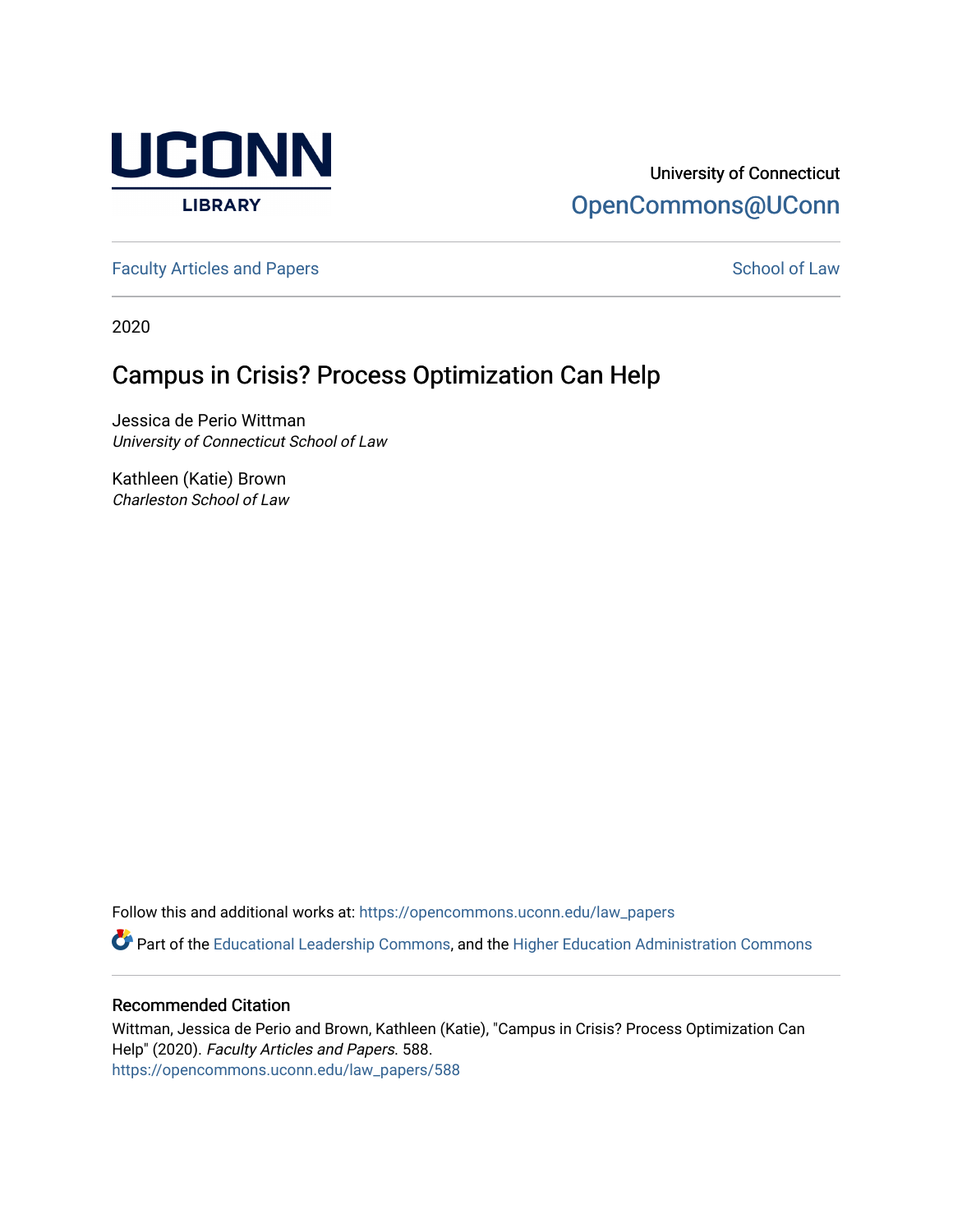# Leader en la Car



# [Campus in Crisis? Process Optimization Can](https://www.academic-leader.com/topics/leadership/campus-in-crisis-process-optimization-can-help/)  Help

**Kathleen (Katie) Brown and Jessica de Perio Wittman ▪ December 14, 2020**

Assessment, academic success, and retention are at the forefront of higher education. When budgets and programs are systematically reduced, higher education institutions can face these challenges by applying process optimization techniques. In times of crisis, cross-functional teams employing these techniques create direct change in higher education environments. This article provides college and university presidents, provosts, deans, and other senior leadership with a foundation on process optimization methodologies, such as Lean Six Sigma and Agile. It also also provides a primer for department and unit heads on the application of specific tools and techniques.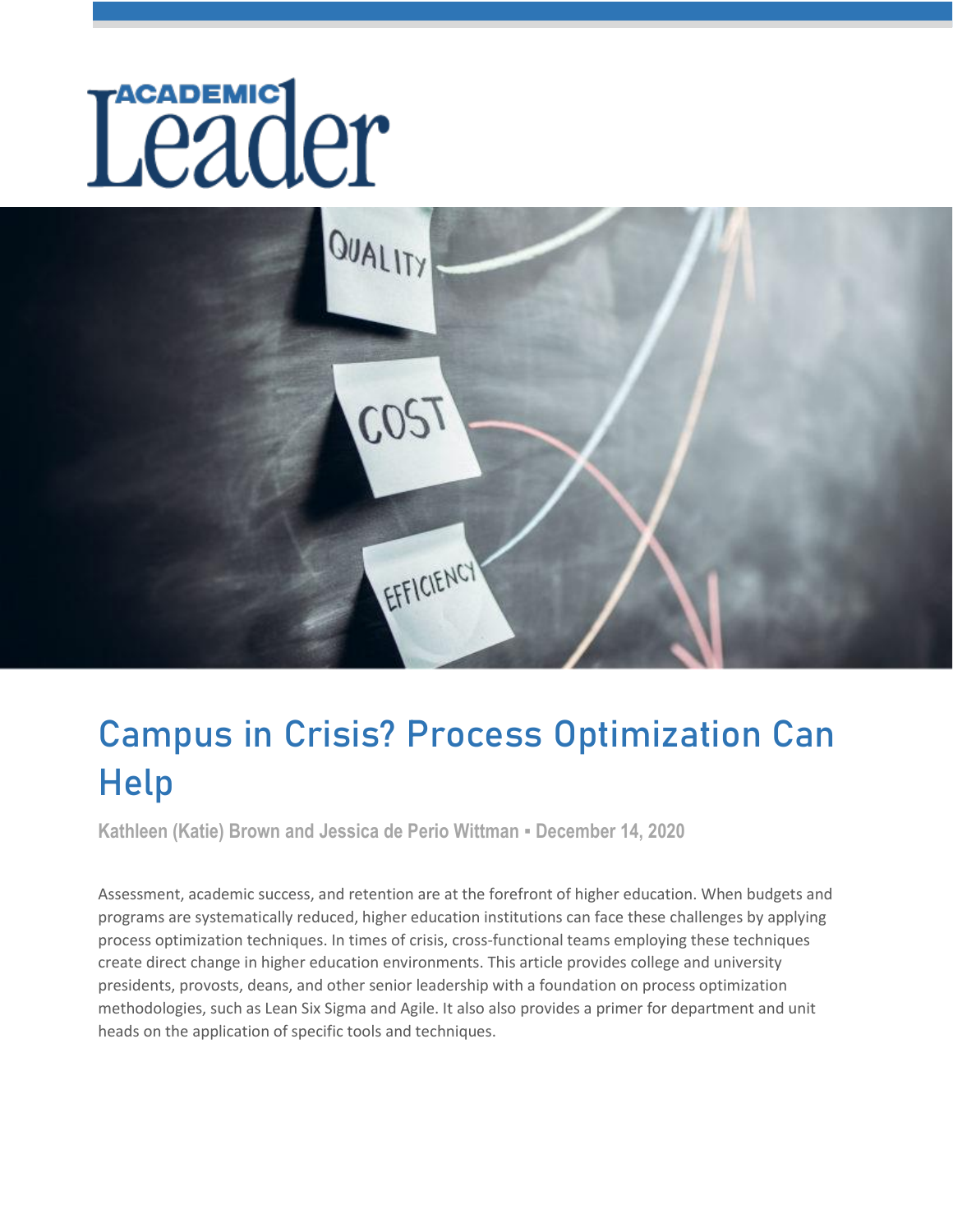#### **Step 1: Cross-functional teams must identify institutional issues**

Academic leaders are facing significant upheaval and unprecedented challenges as a result of the COVID-19 pandemic. Universities and colleges must respond quickly and adopt methods to properly address the fluid nature of these challenges.

At first, most institutions created COVID-19 committees to specifically address how to reopen their campuses. But defining these committees as COVID-19 committees creates misperception that most, if not all, issues qualify as pandemic problems. Academic leaders must acknowledge that these committees are focusing on tackling a range of problems that upset business continuity. They must look beyond the COVID-19 umbrella and identify tangible issues or problems.

Process optimization is best implemented with a cross-functional team. A COVID-19 committee is a good example of a cross-functional team. Most of these committees already possess several stakeholders from various departments and units throughout the institution. Once created, the cross-functional team identifies individual issues and problems that affect day-to-day operations.

#### **Step 2: Select a process optimization methodology**

Once they have identified an issue, leaders must determine the most appropriate process optimization methodology and whether their issue can be measured using qualitative or quantitative data. Below are a few practices to choose from:

**Six Sigma (quantitative):** A statistics-based methodology that uses quantitative models to address process improvement, Six Sigma incorporates a technique called DMAIC ("define, measure, analyze, improve, control"), which focuses on finding the cause of errors and mistakes by concentrating on reducing the discrepancies in outcomes. The Sigma represents the population standard deviation, which is a measure of the variation in a data set collected to analyze the process. The Six Sigma process mean is six standard deviations from the nearest specification limit.

**Lean (qualitative):** Coined by James P. Womack and Daniel T. Jones to describe their study of the Toyota Production System, Lean uses a technique called PDCA ("plan, do, check, act"), which focuses on assessing the value and need for a particular workflow to determine how to get rid of waste, rework, and downtime. Lourdes M. Slater (2019) states that the eight wastes of Lean are "Defects, Overproduction, Waiting, Non-Utilized Talent, Transportation, Inventory, Motion, and Extra-Processing (commonly referred as DOWNTIME)" (p. 42). "Repeatability and stability" are core tenets of Lean. By consistently collecting reliable data, universities and colleges can remove the anomalies that cause inefficiencies. By doing this, they will be able to streamline the workflow while still achieving the desired result and increasing productivity.

**Lean Six Sigma (LSS) (qualitative and quantitative):** A process improvement strategy that combines the Lean and Six Sigma methods, LSS analyzes and evaluates processes while improving efficiency. LSS incorporates the DMAIC method. In LSS, the Lean technique's focus is on a team effort to reduce waste, while Six Sigma's focus is on analyzing statistical data and design to improve variation through reduction.

**Waterfall project management (qualitative and quantitative):** In this approach, leaders tackle projects in a linear fashion by completing each distinct stage before proceeding. It is assumed that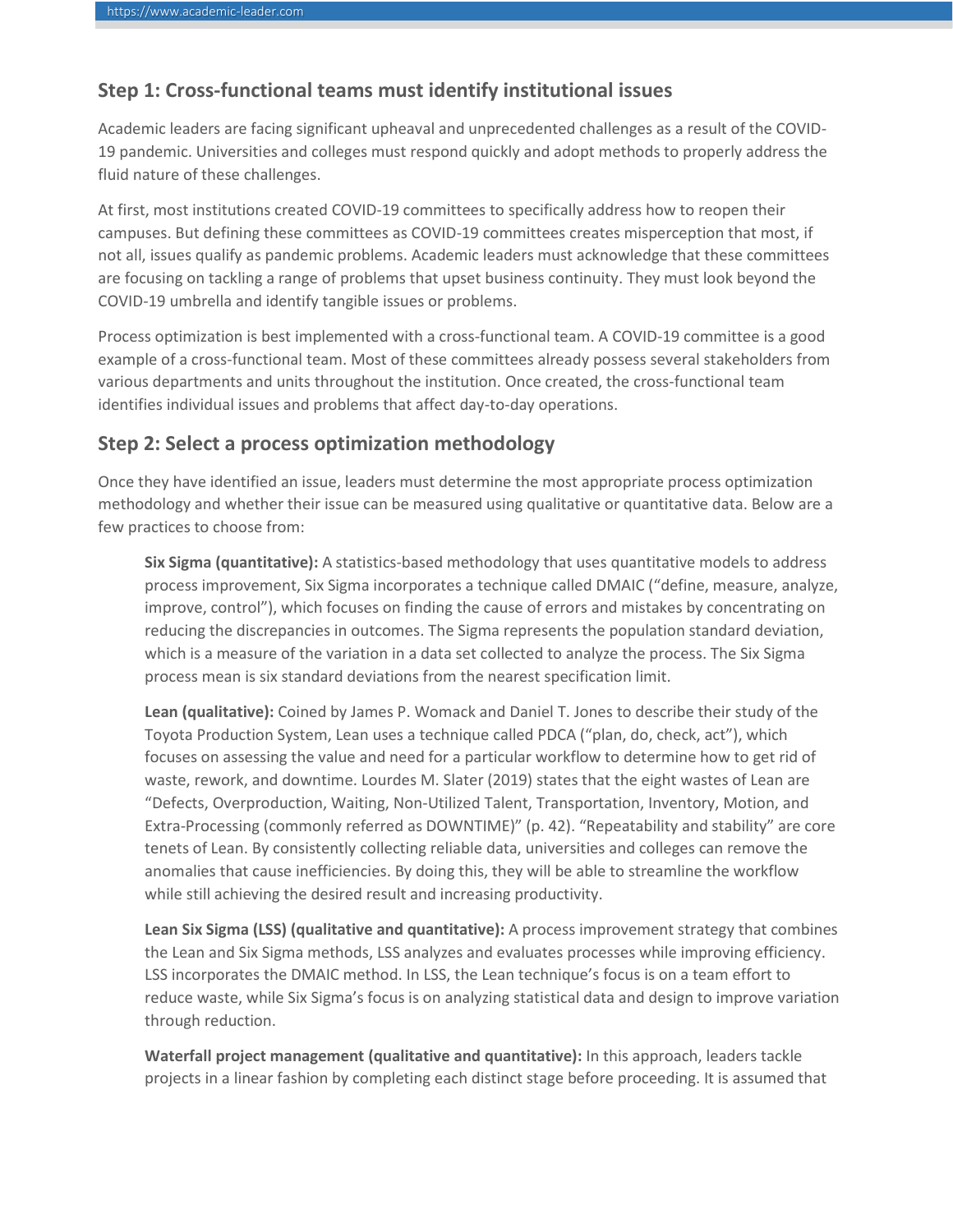each key step in the project must be completed before moving on. This structure works well with a predictable project, but it can add unnecessary time (waste) if there is potential for an unknown variable. This approach requires senior leadership to make a big plan up front and then execute. A phased campus reopening is an example of waterfall project management.

**Agile project management (qualitative and quantitative):** The Agile approach allows for the structure to evolve as the nature of the work changes. It employs a collaborative, leaderless team that spreads responsibility and accountability among various team members. Everyone collectively serves as the project manager. Developing and application of a contact tracing plan in real-time due to student behavior is an example of Agile project management.

#### **Step 3: Identify the tools you will need to tackle the institutional issue**

Each process optimization methodology comes with its own set of tools. The problem or issue will help determine which tools to use. Universities and colleges may also tailor the use of these tools to expedite a successful project.

#### *Tool set 1: Six Sigma (SS), Lean (L), and Lean Six Sigma (LSS)*

**DMAIC** is best used for optimizing and stabilizing specific business processes. It can be applied to existing processes, and it incorporates financial implications and project schedule development. (SS, LSS)

The **project charter** is part of the *D* or *define* stage in DMAIC. It enables a team to define the project, and it provides an overview and serves as an agreement between management and the team regarding scope, objectives, and participants. (SS, LSS)

A **Pareto analysis** separates out the vital few causes from the trivial many. The Pareto Rule is sometimes called the 80/20 rule because 80 percent of the problems are due to 20 percent of the vital causes or factors. This tool graphically separates the aspects of a problem to help a team direct its improvement efforts. (SS, LSS)

**Supplier-input-process-output-customer** (SIPOC) authenticates processes at a high level. It visualizes the process from the supplier's inputs to the products or services customers receive. (SS, LSS)

**Process mapping** (also known as **value stream mapping** or **functional flowcharting**) allows the entire organization to understand and agree on how to produce value in customers' eyes and how to identify where waste occurs. The map includes data points such as cycle time of processes, work in progress, and idle time. (L, LSS)

A **Kaizen** event is a three- to five-day planned team meeting, often across departments or projects. The team addresses inefficiencies in a particular process or addresses a specific problem in the PDCA cycle. (L, LSS)

The **PDCA** cycle starts with the *plan* phase, in which the team recognizes an opportunity and plans for change. The team then enters the *do* phase, in which they test the change. Often, testing is a small study. After completing the study, the team performs a *check* by reviewing the tests, analyzing the study, and identifying what is learned from the experience. In the *act* phase, the team decides on the action based on the results of the study. If the PDCA cycle is unsuccessful, the cycle is repeated with a different plan.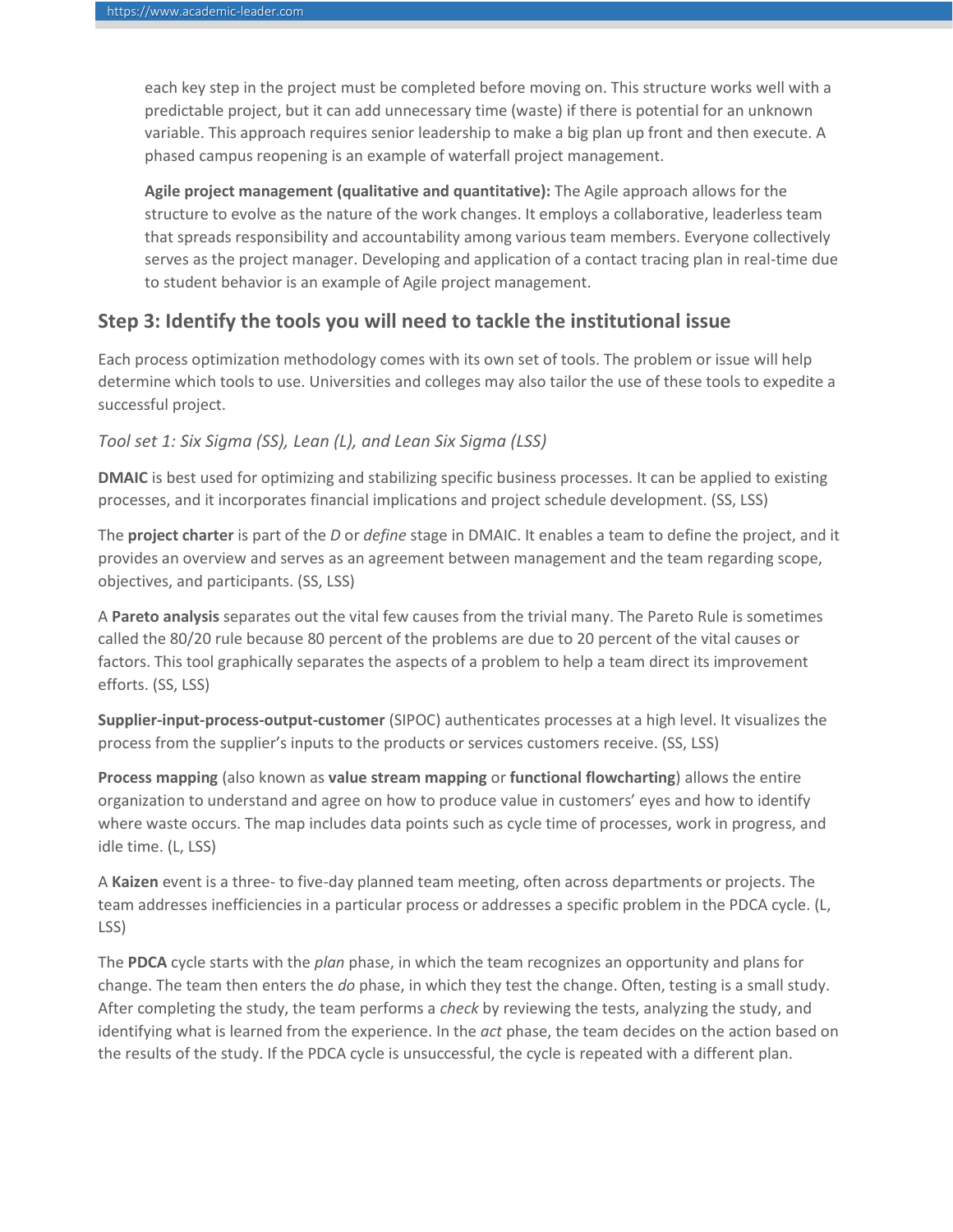Alternatively, a successful PDCA cycle enables the team to apply what has been learned to a wider scope.(L)

A **cause-and-effect (or root-cause) analysis** allows teams to identify and explore all potential factors related to the root of the problem. Examples of causes include workforce, machines, methods, materials, or the environment. (L, LSS)

A **Kanban** system is a visual to-do list made up of segments that represent each work stage of a project. The goal is to not start a new project in a given stage until a prior project in that stage is complete. (L, LSS)

**Rapid improvement workshops** (RIW) focus on local processes to quickly tackle obvious problems or issues. (L, LSS)

#### *Tool set 2: Waterfall project management*

The typical steps in a Waterfall project are requirements, design, implementation, testing, deployment, and maintenance. First, the cross-functional team investigates and analyzes the business's needs and recommends solutions to the project manager. The project manager selects a solution. After receiving the solution, the team documents all the technical specifications, procedures, processes, testing criteria, and metrics required and then implements the solution, adhering to the specifications, procedures, and timelines that were laid out earlier. Following implementation, the team must test the deliverable against the standards and metrics determined for success during the design phase. If the deliverable fails, then the team revisits the implementation phase to identify errors. If the deliverable is successful, the team releases the deliverable to their users. The team would continue to maintain and support the project if issues arise.

#### *Tool set 3: Agile project management*

**User stories** reflect just-in-time customer needs and the reasons behind them. The storyteller addresses the need of the user in a simple format: "As a \_\_\_\_\_\_, I need to be able to \_\_\_\_\_\_, so that I can \_\_\_\_." Each blank identifies information necessary for the team to determine the best outcomes for the customer. For example, "As a student living on campus, I need to be able to safely obtain campus dining, so that I can make use of my purchased meal plan." The team would then use this user story to address the residency concerns of this particular student type.

**Sprints** allow teams to break their work into smaller tasks that they can complete within a fixed duration cycle.

**Scrum** is a series of rituals in which team members quickly check in with one another, provide assistance if needed, foster accountability, and provide retrospective updates on goal progression.

**Agile boards** (simplified Kanban boards) can be used to track progress throughout a project.

#### **Step 4: Put it all together and move forward**

To tackle current challenges, leadership should identify problems and decide on methodologies and tools best suited to tackle them. Cross-functional teams generate useful data for outcome-driven decisionmaking and future projects. Project management will then drive services, initiatives, and programs aimed at improving the entire institution. When done properly, process optimization enables leadership to open